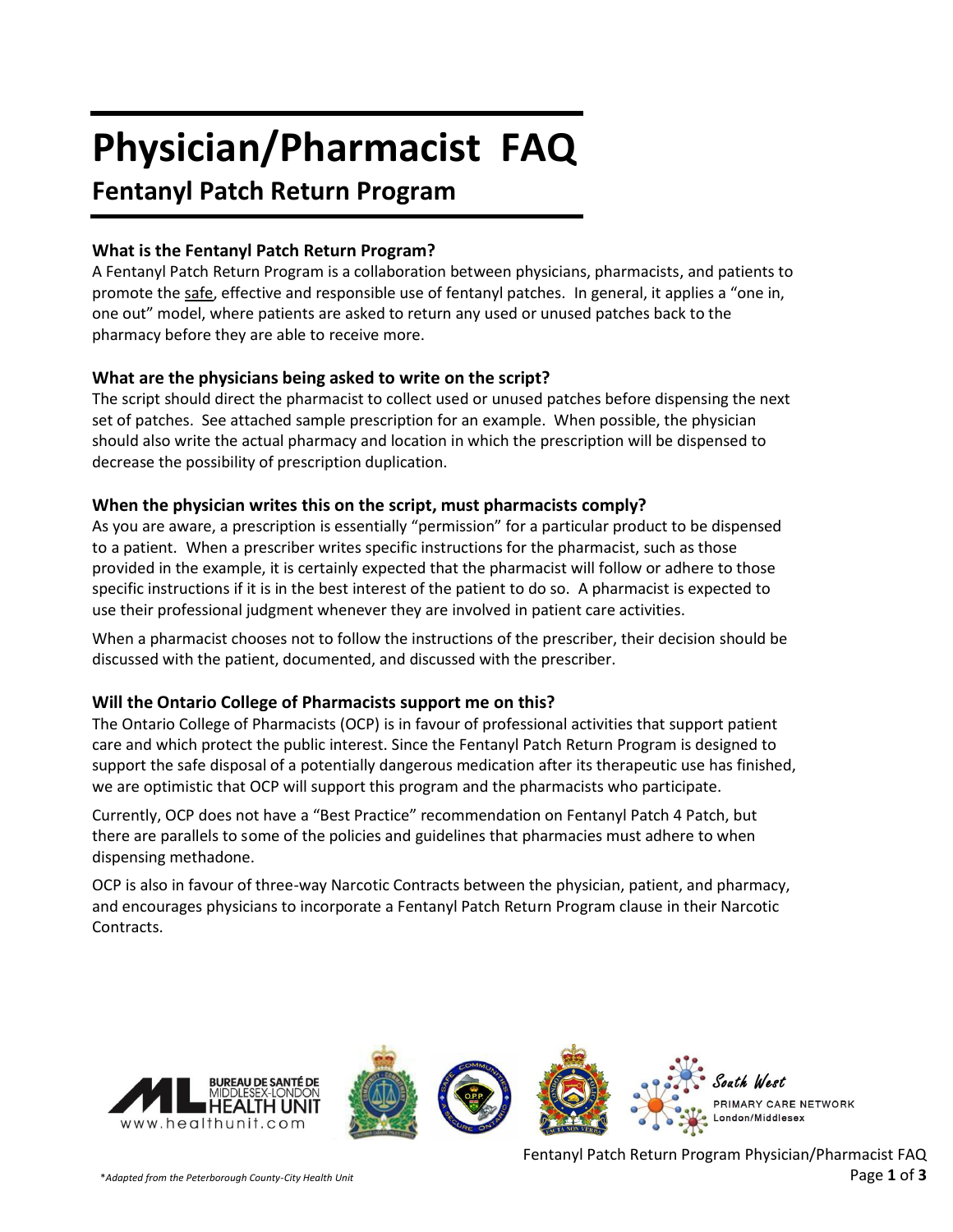# **Why don't the physicians just not issue any refills and have the patches returned to them before issuing the next script? Then they become aware of any concerns and the pharmacist is not "policing".**

Physicians generally do not have a mechanism for the safe disposal of hazardous wastes such as medications. Pharmacists have a system for drug disposal available to them at no charge through the Ontario government. In addition, pharmacists are in a unique position as they see patients more often and are accustomed to handling new and discarded medications on a daily basis.

This initiative is intended to be a shared responsibility between the physicians and pharmacists. The physicians are being asked to discuss this mechanism with their patients and add it to their Narcotics Contracts.

#### **Has patient education regarding appropriate disposal and handing out disposal containers been considered instead?**

A cornerstone of the Fentanyl Patch Return Program will be the need for patients to be educated about the dangers of used patches and the need for their safe disposal at pharmacies.

A home disposal container for fentanyl patches could potentially be viewed as more attractive to drug seekers. This would not adequately deal with the issue of diversion and may facilitate crime in the form of home invasions.

#### **How do we handle a situation where a patient brings back 8 out of 10 patches?**

It is suggested that if it happens once that the patient be reminded that they must return all used patches. If it happens again, the patient is to receive one dosing per period until the doctor can be reached. It is recommended that the patient see their physician to decide if it is appropriate to continue with this medication.

#### **For first scripts there will be only 9 out of 10 patches returned.**

Yes, this is expected to be a one-time occurrence and should be documented as such.

#### **How should the used patches be stored?**

It is recommended that patients stick the used patches onto the provided sheet of paper (with no overlap) so that each patch can easily be recognized and accounted for. Clear tape can be used on the patch corners. Each time a patch is placed on the return sheet, the person doing so should record the date and their initials. These sheets will be made available through the public health website (see example).

Remind patients to store the sheet with used patches out of sight and out of the reach of children and/or pets. It should be treated with the same care and concern as other medications.

Once returned to the pharmacy, the used patch sheets should be placed into the pharmacy's drug disposal bin to be removed and destroyed on a regular basis as per pharmacy protocol.